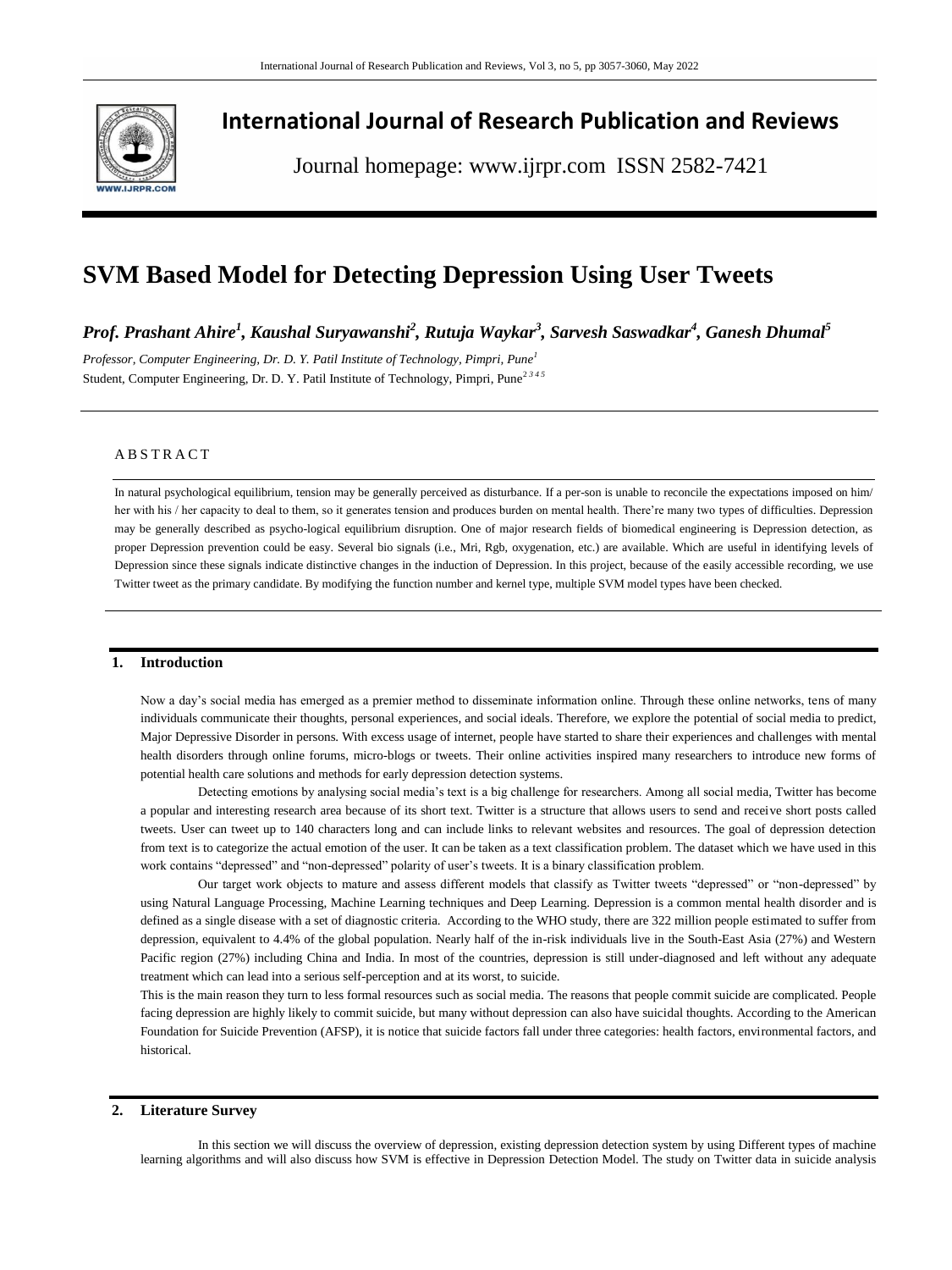has become more prevalent as there are known issues with in the psychological assessments that have been studied before. There is a lack of data more importantly textual data for review in analysis of suicide. This review of Twitter offer insight into the day-to-day feelings of individual users [1].

Different algorithms of classification are being used by many researchers to classify the user-generated contents (UGC) from SNS. Aldarwish and Ahmed used various algorithms like Support Vector Machine, Naïve Bayes Classifier. Research done by Hassan et al. shows different machine learning techniques to analyze sentiments and made a comparison of three classifiers: SVM, Naïve Bayes (NB) and Maximum Entropy (ME) regarding the topic. They observed that SVM shows superior results than NB and ME [2]. In sentiment analysis, many machine learning algorithms have been used for classification. Machine learning algorithms, which have shown more successful in classifying the text are NB and SVM. Other machine learning algorithms used for sentiment analysis are centroid classifier, N-gram model, K-Nearest Neighbor.

It has been observed that Support Vector Machine (SVM) can be used for both discrete and continuous data sets also. However, it is mostly used for discrete data sets, i.e., Classification Technique. Rayed Farhad and Farhan Mashuk have used SVM to detect stress using ECG features like QT interval, RR interval and ECG Derived Respiration. They used SVM as there are exactly two class labels in our data, (i.e., stressed and not stressed) [3].

SVM is designed to fundamentally identify and isolate linear separators in search space so as to categorise assorted classes. Ideally, text data is suitable for SVM in view of nature accorded by text. Since, only a selected number of features are immaterial in spite of the tendency to be correlated and organized into linear distinguishing buckets, text data is thus considered as an ideal candidate for SVM. Using SVM, a non-linear decision surface can be made out of original feature space. This can be done by mapping of data instances in a non-linear way to an inner product space where classes can be linearly segregated using hyperplane [4].

## **3. Methodology**

The framework begins with data collection in .csv file. The raw data will be cleaned and pre -processed. The data will then be extracted with respect to the attribute as shown in Fig. i. Next, the data will be fed into classifier which is Support Vector Machine (SVM) and then Final output will showcase whether the person is in depression or not.

#### *3.1 Data Collection*

Every machine learning task starts with collection of relevant data from the target source. In this paper Twitter is considered as the target data source for analysis, in the form of User Tweets. This portion covers tasks to compile the training and test datasets. The dataset contains one column named "text" which contains the tweets which were extracted from Twitter.

### *3.2 Data Processing*

The csv file of the data is read and data is pre-processed by some steps. First of all the data is tokenized in which a string is divided into several into several meaningful substring, such as units of words, sentences, or themes. In this case, the first column of the csv file which contains the tweet is extracted and is converted into individual tokens. Tokenisation is followed by stemming which is a step to reduce the words to their root form. This helps us group similar words together after which the commonly used words known as stop words are removed since they are of no use in training and could also lead to erratic results if this type of words is not ignored. Now to improve the quality of the training data, tokenized text is assigned the respective parts of speech to extract only adjectives, nouns and adverbs since other parts of speech are not of much significance. Example: 'Feeling Sad Today' - 'Sad'is extracted, rest are removed.

#### *3.2 Feature Extraction*

After Data preprocessing the data extraction or feature extraction is performed to reduce the initial raw data in more manageable groups for processing with respect to the attribues. Feature extraction is the name for process that select variables into features which effectively effectively reduce the amount of data that must be processed, while still accurately and completely describing the original data set.



#### *Figure i*

#### *3.3 Classification*

In this case Support Vector Machine (SVM) is used for classification purpose and also comparison of SVM and NB is tested. As Research done by Hassan et al. shows different machine learning techniques to analyze sentiments and made a comparison of three classifiers: SVM, Naïve Bayes (NB) and Maximum Entropy (ME) regarding the topic. They observed that SVM shows superior results than NB and ME.

Support Vector Machine (SVM) is a supervised learning algorithm SVM analyse the data and recognise the patterns used for the classification. SVM is designed to fundamentally identify and isolate linear separators in search space so as to categorise assorted classes. Ideally, text data is suitable for SVM in view of nature accorded by text. Since, only a selected number of features are immaterial in spite of the tendency to be correlated and organized into linear distinguishing buckets, text data is thus considered as an ideal candidate for SVM. Using SVM, a nonlinear decision surface can be made out of original feature space. This can be done by mapping of data instances in a non-linear way to an inner product space where classes can be linearly segregated using hyperplane. SVM classifies the given set as one or the other of two categories. SVM deals both with linear and non-linear classification. it can efficiently perform non-linear classification with kernel trick. It is done by mapping the input set to high dimensional feature space. Polynomial, Gaussian radial basis function (RBF), Laplace RBF kernel, Hyperbolic tangent kernel and Sigmoidal kernel are the types of kernels included in it.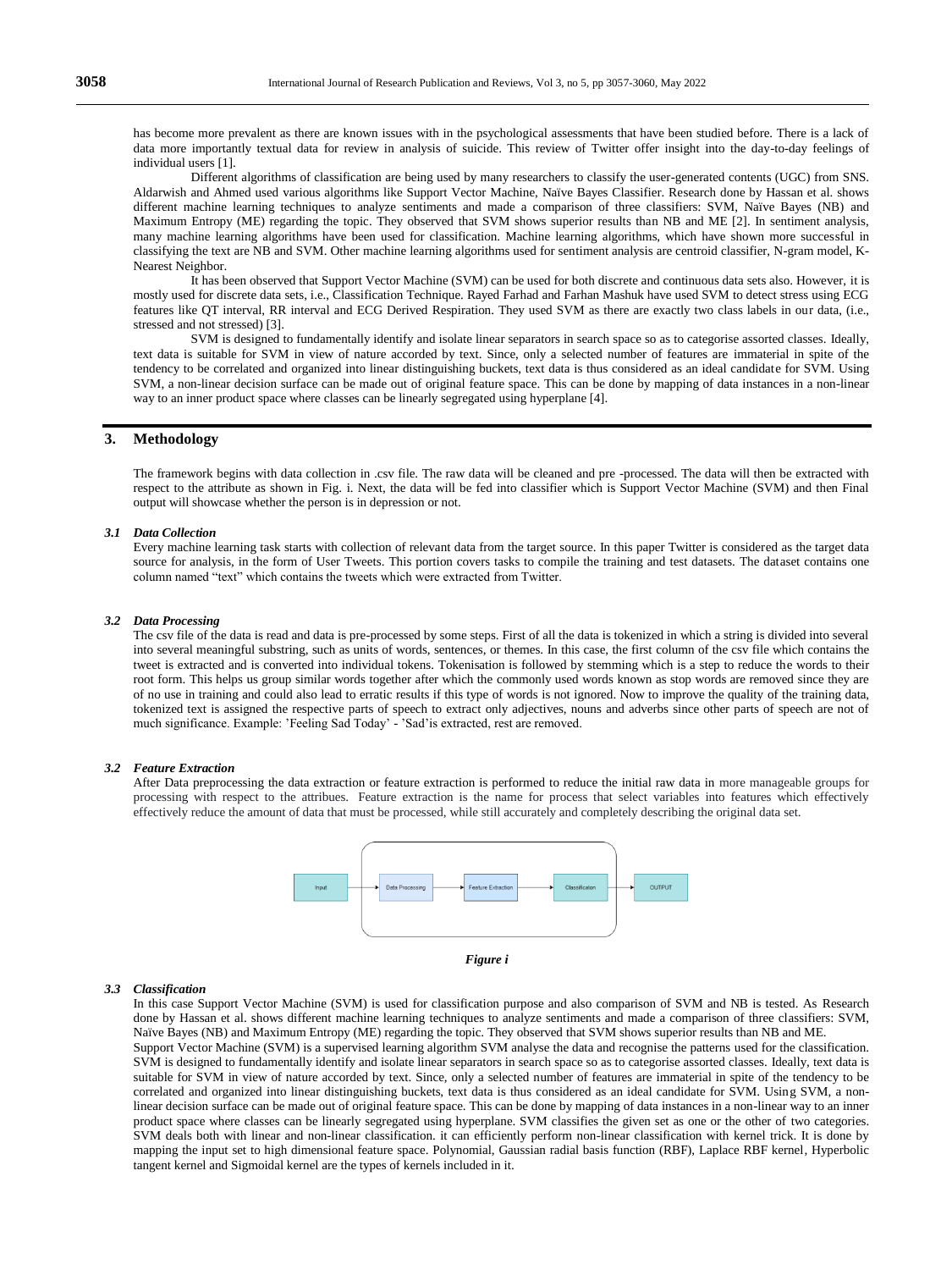## **4. Results**

By using machine learning technique like Support Vector Machine (SVM) we are able to detect from the given text that the person is in depression or not as shown in Fig. ii.

Also, by uploading image we can extract text from the image and by using the extracted text it has been detected whether the person is in depression or not as shown in Fig. iii





## **5. Future Work & Conclusion**

Depression is a serious social problem in the world. Efforts have been made in studying the language formation to detect suicidal ideation using open social media data. In the most recent study tweets are manually tagged by human annotators before machine learning algorithms are applied to classify if users are in depression or not, which is not efficient enough to detect suicidal ideation. In this study, we propose a depression detection framework that requires minimum human efforts in annotating data. Support Vector Machine (SVM) has been used here to detect whether the person is in depression or not. However, it is difficult to accurately collect data about the way people feel or think versus how they behave.

Supervised learning classification have some limitations and thus these classifications cannot grant a human level accuracy in prediction of depression through text data. In future, suggestion can be added to the model to reduce number of false positives. This will increase the accuracy of sentiment analysis for depression detection. Many factors are interrelated with suicide, such as mental health, economic rissues, gun prevalence, daylight patterns, divorce laws, media coverage of suicide, and addictions like alcohol use. A better understanding of suicidal intention can definitely provide a guideline for effective detection of depression. A new direction for research is to equip deep learning models with common sense reasoning.

## References:

- 1. Samah J. Fodeh, Taihua Li, Kevin S. Menczynski, "Using Machine Learning Algorithms to Detect Suicide Risk Factors on Twitter" in ICDW 2019.
- 2. Nafiz Al Asad, Md. Appel Mahmud Pranto, "Depression Detection by Analyzing Social MediaPosts of User" in 2019 IEEE International Conference on Signal Processing, Information, Communication & Systems.
- 3. Md Fahim Rizwan, Rayed Farhad, Farhan Mashuk, "Design of a Biosignal Based Stress Detection System Using Machine Learning Techniques" in International Conference on Robotics,Electrical and Signal Processing Techniques, 2019
- 4. Raktim Kumar Dey, Debabrata Sarddar, Indranil Sarkar, Rajesh Bose, "A Literature Survey On Sentiment Analysis Techniques Involving Social Media And Online Platforms" in INTERNATIONAL JOURNAL OF SCIENTIFIC & TECHNOLOGY RESEARCH VOLUME 9, ISSUE 05, MAY 2020.
- 5. Kuhaneswaran A/L Govindasamy, Naveen Palanichamy "Depression Detection Using Machine Learning Techniques on Twitter Data" in IEEE 2021.